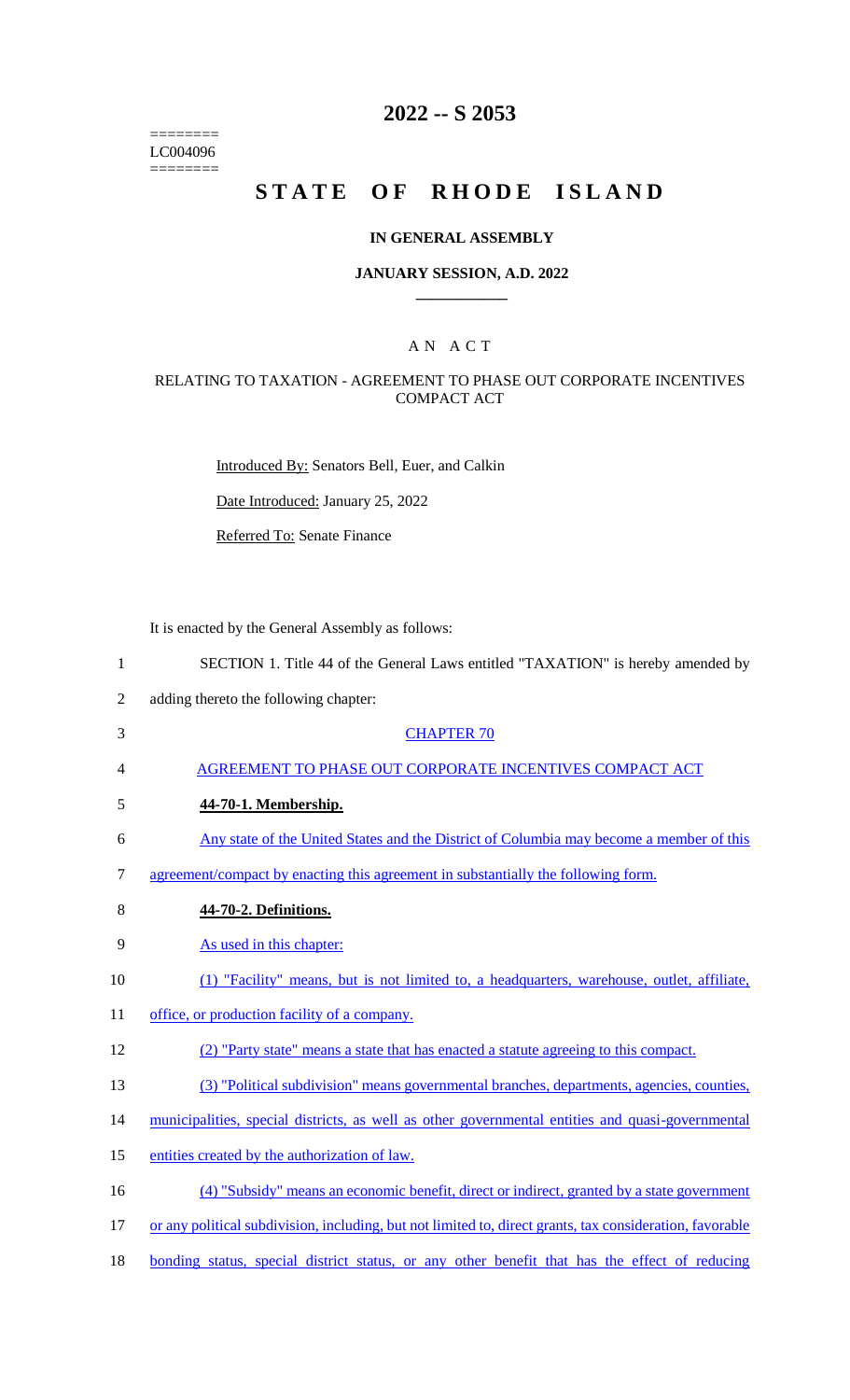governmental costs for a venture or class of ventures compared to others similarly situated, with the primary purpose or substantial effect of encouraging or maintaining within a state or political subdivision's borders particular or specific classes of ventures in which private persons have a substantial financial or ownership interest. **44-70-3. Anti-poaching prohibition.**  6 When two (2) or more states have passed and signed the compact, the party state governments, or any political subdivision, shall not give a subsidy to a private enterprise for the purpose of selectively supporting a specific industry or company, or to entice a specific industry or 9 company to relocate an existing facility from one party state to another party state or open a new facility. **44-70-4. Compact administrator and exchange of information.**  (1) The governor of each party state or the governor's designee is the compact 13 administrator. 14 (2) The compact administrator of each party state shall maintain an accurate list of all party 15 states. (3) The compact administrator of each party state shall furnish to the compact administrator 17 of each other party state any information or documents that are reasonably necessary to facilitate 18 the administration of this compact. **44-70-5. Enforcement.**  The attorney general of each member party state shall enforce this compact. A taxpaying 21 resident of any member party state has standing in the courts of any member party state to require 22 the attorney general of that member party state to enforce this compact. **44-70-6. Construction and severability.**  This compact shall be liberally construed in order to effectuate its purposes. If any phrase, clause, sentence or provision of this compact, or the applicability of any phrase, clause, sentence 26 or provision of this compact to any government, agency, person or circumstance is declared in a final judgment by a court of competent jurisdiction to be contrary to the constitution of the United 28 States or is otherwise held invalid, the validity of the remainder of this compact and the applicability 29 of the remainder of this compact to any government, agency, person or circumstance shall not be affected. If this compact is held to be contrary to the constitution of any member party state, the compact shall remain in full force and effect as to the remaining member party states and in full force and effect as to the affected member party state as to all severable matters.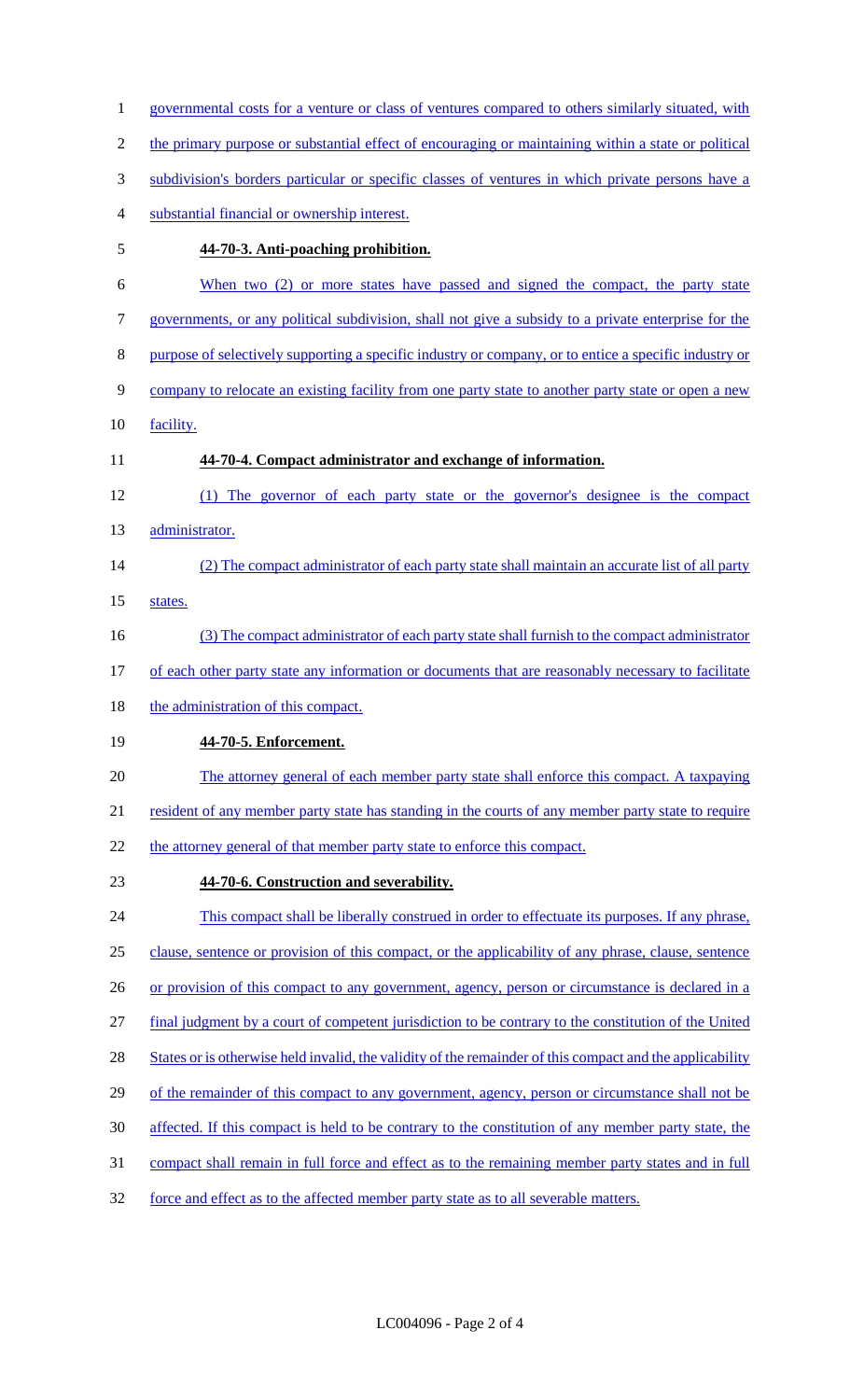1 SECTION 2. This act shall take effect upon passage.

#### $=$ LC004096  $=$